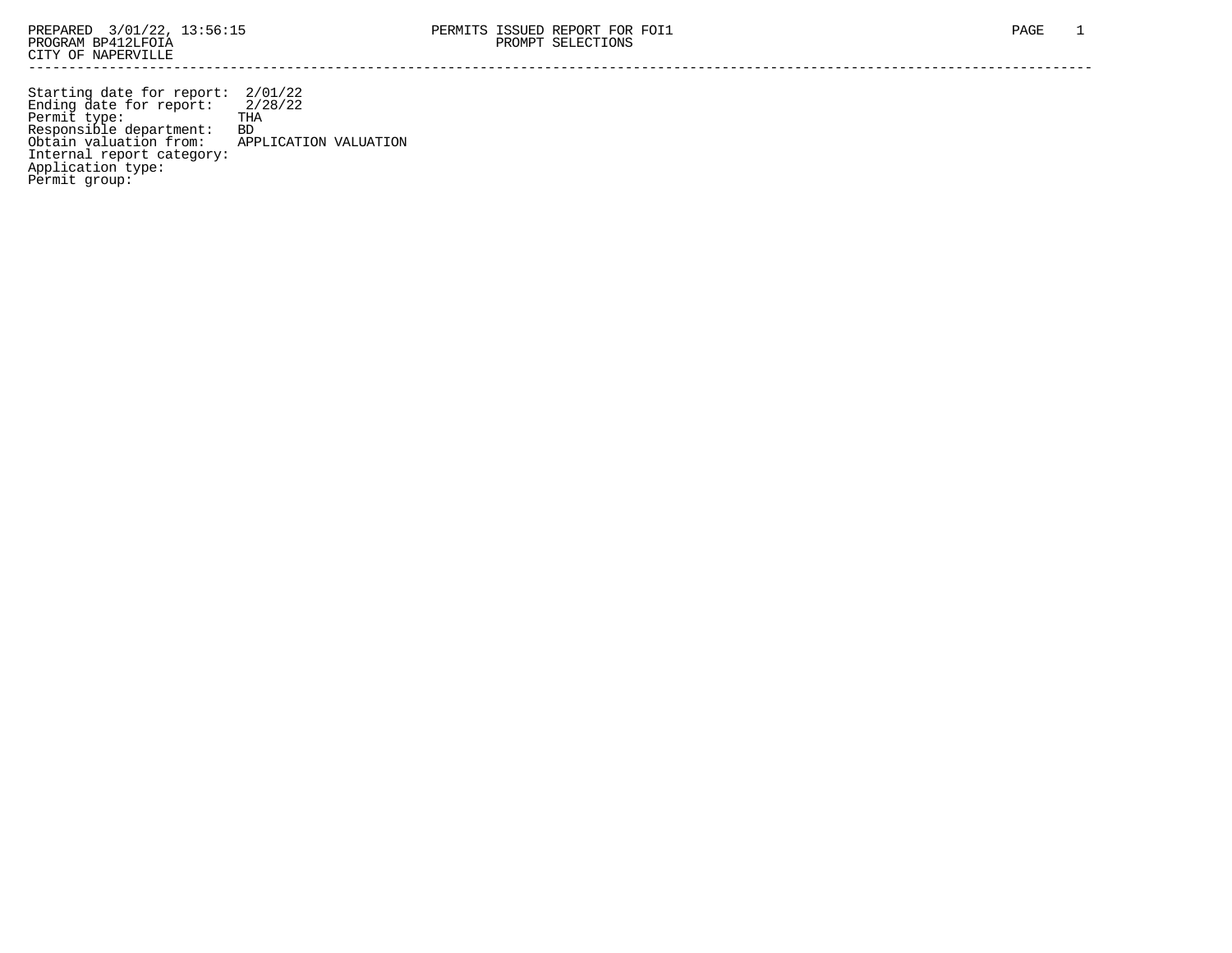## PREPARED 3/01/22, 13:56:15 PERMITS ISSUED REPORT PAGE 1<br>PROGRAM BP412LFOI1 PROGRAM PROGRAM BP412LFOI1 PROGRAM BP412LFOI1 2/01/22 THRU 2/28/22 CITY OF NAPERVILLE **Example 20** CITY OF NAPERVILLE PERMIT TYPE - THA TOWNHOUSE PERMIT

| OBTAINED VALUATION FROM APPLICATION VALUATION                                                                                                                                                                                                                                                              |                                            |                                                                                                   |  |  |  |
|------------------------------------------------------------------------------------------------------------------------------------------------------------------------------------------------------------------------------------------------------------------------------------------------------------|--------------------------------------------|---------------------------------------------------------------------------------------------------|--|--|--|
| APPLICATION APPLICATION TYPE AND DESCRIPTION<br>Parcel Number<br>DATE VALUATION Parcel Number<br>Alternate ID Code                                                                                                                                                                                         |                                            | PROPERTY OWNER/<br>CONTRACTOR                                                                     |  |  |  |
| 21-00004258 THA TOWNHOUSE APPLICATION                                                                                                                                                                                                                                                                      | 607 E FRANKLIN AV                          |                                                                                                   |  |  |  |
| ----------- 9/10/21 \$1334100<br>Contractor #: 630-369-1953 \$1334100                                                                                                                                                                                                                                      | D-08183090410000N1860-085 DJK CUSTOM HOMES |                                                                                                   |  |  |  |
| $\begin{tabular}{lllllllllll} \texttt{STRUCTURE} & - & 000 & 000 & 1 & \texttt{BLDG.} & 4 & \texttt{UNITS} & & & & & & & \texttt{ISSUE} & \texttt{DATE} \\ \texttt{PERMIT} & \texttt{TYPE} & - & \texttt{THA} & 00 & \texttt{TONNHOUSE} & \texttt{PERMIT} & & & & 2/15/22 \\ \end{tabular}$<br>----------- |                                            | SUBCONTRACTOR(S)<br>CUSTOM HOME ELECTRIC INC<br>DONEGAL SERVICES<br>WALSH SERVICES<br>A&E ROOFING |  |  |  |
| 21-00004259 THA TOWNHOUSE APPLICATION                                                                                                                                                                                                                                                                      | 609 E FRANKLIN AV                          |                                                                                                   |  |  |  |
| $------ 9/10/21$<br>Contractor #: 630-369-1953                                                                                                                                                                                                                                                             | D-08183090420000N1860-85 DJK CUSTOM HOMES  |                                                                                                   |  |  |  |
| STRUCTURE - 000 000 1 BLDG. 4 UNITS<br>PERMIT TYPE - THA 00 TOWNHOUSE PERMIT                                                                                                                                                                                                                               | ISSUE DATE<br>2/15/22                      | SUBCONTRACTOR(S)<br>CUSTOM HOME ELECTRIC INC<br>DONEGAL SERVICES<br>WALSH SERVICES<br>A&E ROOFING |  |  |  |
| -----------<br>21-00004260 THA TOWNHOUSE APPLICATION                                                                                                                                                                                                                                                       | 611 E FRANKLIN AV                          |                                                                                                   |  |  |  |
| \$1160000<br>9/10/21<br>Contractor #: 630-369-1953                                                                                                                                                                                                                                                         | D-08183090430000N1860-085 DJK CUSTOM HOMES |                                                                                                   |  |  |  |
| STRUCTURE - 000 000 1 BLDG. 4 UNITS<br>PERMIT TYPE - THA 00 TOWNHOUSE PERMIT                                                                                                                                                                                                                               | <b>ISSUE DATE</b><br>2/15/22               | SUBCONTRACTOR(S)<br>CUSTOM HOME ELECTRIC INC<br>DONEGAL SERVICES<br>WALSH SERVICES<br>A&E ROOFING |  |  |  |
| 21-00004261 THA TOWNHOUSE APPLICATION                                                                                                                                                                                                                                                                      | 613 E FRANKLIN AV                          |                                                                                                   |  |  |  |
| $\frac{9}{10/21}$ \$1160000<br>Contractor #: 630-369-1953                                                                                                                                                                                                                                                  | D-08183090440000N1860-85 DJK CUSTOM HOMES  |                                                                                                   |  |  |  |
| STRUCTURE - 000 000 1 BLDG. 4 UNITS<br>PERMIT TYPE - THA 00 TOWNHOUSE PERMIT                                                                                                                                                                                                                               | ISSUE DATE<br>2/15/22                      | SUBCONTRACTOR(S)<br>CUSTOM HOME ELECTRIC INC<br>DONEGAL SERVICES<br>WALSH SERVICES<br>A&E ROOFING |  |  |  |
| ----------<br>21-00005656 THA TOWNHOUSE APPLICATION                                                                                                                                                                                                                                                        | 2230 WEATHERBEE LN                         |                                                                                                   |  |  |  |
| \$195000<br>Contractor #: 847-230-5400                                                                                                                                                                                                                                                                     |                                            | D-08052070410000N1871-13 PULTE GROUP-SCHAUMBURG                                                   |  |  |  |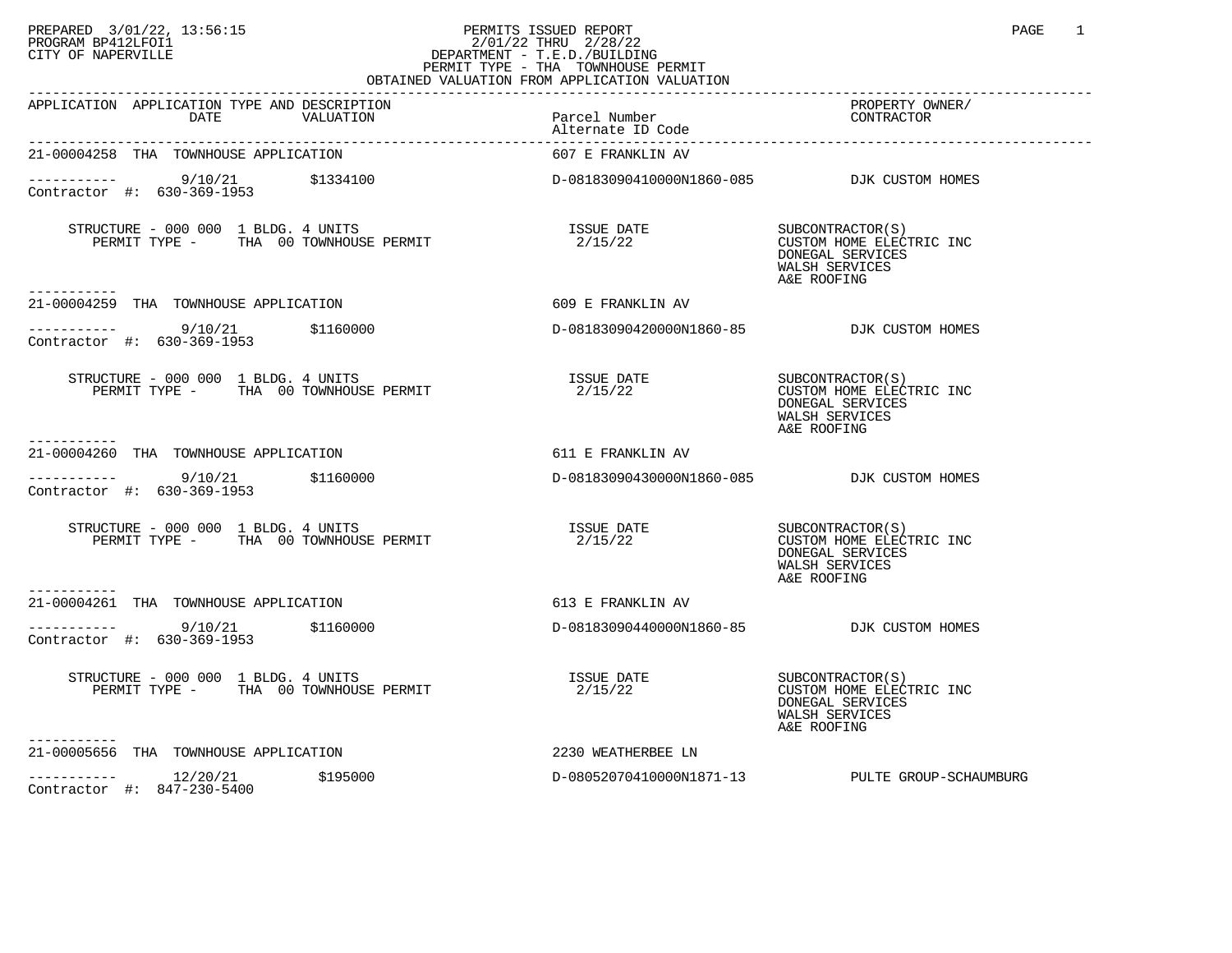## PREPARED 3/01/22, 13:56:15 PERMITS ISSUED REPORT PAGE 2 PROGRAM BP412LFOI1 2/01/22 THRU 2/28/22 CITY OF NAPERVILLE **Example 20** CITY OF NAPERVILLE PERMIT TYPE - THA TOWNHOUSE PERMIT

| OBTAINED VALUATION FROM APPLICATION VALUATION                                                                                                |                                        |                                                                                                                                 |  |  |  |  |
|----------------------------------------------------------------------------------------------------------------------------------------------|----------------------------------------|---------------------------------------------------------------------------------------------------------------------------------|--|--|--|--|
| APPLICATION APPLICATION TYPE AND DESCRIPTION<br>DATE<br>VALUATION                                                                            | Parcel Number<br>Alternate ID Code     | PROPERTY OWNER/<br>CONTRACTOR                                                                                                   |  |  |  |  |
| 21-00005656 (CONTINUED)<br>---------                                                                                                         |                                        |                                                                                                                                 |  |  |  |  |
| STRUCTURE - 000 000 1 BLDG 4 UNITS<br>PERMIT TYPE - THA 00 TOWNHOUSE PERMIT                                                                  | ISSUE DATE SUBCONTRACTOR(S)<br>2/28/22 | MAC ELECTRICAL CONTRACTORS INC<br>S3 PLUMBING<br>HOLIDAY SEWER & WATER/WAUCONDA<br>ROYALTY RESTORATIONS LLC                     |  |  |  |  |
| 21-00005657 THA TOWNHOUSE APPLICATION                                                                                                        | 2232 WEATHERBEE LN                     |                                                                                                                                 |  |  |  |  |
| $\begin{array}{cccc}\n-2 & -2 & -2 & -2 \\ \text{Contractor} & +2 & 847 - 230 - 5400 & \\ \end{array}$ \$195000                              |                                        | D-08052070361712N1859-013 PULTE GROUP-SCHAUMBURG                                                                                |  |  |  |  |
| STRUCTURE - 000 000 1 BLDG 4 UNITS<br>PERMIT TYPE - THA 00 TOWNHOUSE PERMIT                                                                  | ISSUE DATE SUBCONTRACTOR(S)<br>2/28/22 | S3 PLUMBING<br>HOLIDAY SEWER & WATER/WAUCONDA<br>ROYALTY RESTORATIONS LLC<br>MAC ELECTRICAL CONTRACTORS INC                     |  |  |  |  |
| 21-00005658 THA TOWNHOUSE APPLICATION                                                                                                        | 2234 WEATHERBEE LN                     |                                                                                                                                 |  |  |  |  |
| $\begin{array}{ccc}\n-2 & -2 & -2 & -2 \\ \text{Contractor} & +2 & 847-230-5400 & \text{5195000}\n\end{array}$<br>Contractor #: 847-230-5400 |                                        | D-08052070361713N1859-013 PULTE GROUP-SCHAUMBURG                                                                                |  |  |  |  |
| STRUCTURE - 000 000 1 BLDG 4 UNITS<br>PERMIT TYPE - THA 00 TOWNHOUSE PERMIT                                                                  | ISSUE DATE SUBCONTRACTOR(S)<br>2/28/22 | S3 PLUMBING<br>HOLIDAY SEWER & WATER/WAUCONDA<br>ROYALTY RESTORATIONS LLC<br>MAC ELECTRICAL CONTRACTORS INC                     |  |  |  |  |
| 21-00005659 THA TOWNHOUSE APPLICATION                                                                                                        | 2236 WEATHERBEE LN                     |                                                                                                                                 |  |  |  |  |
| Contractor #: 847-230-5400                                                                                                                   |                                        | D-08052070361714N1859-013 PULTE GROUP-SCHAUMBURG                                                                                |  |  |  |  |
| STRUCTURE - 000 000 1 BLDG 4 UNITS<br>PERMIT TYPE - THA 00 TOWNHOUSE PERMIT                                                                  | ISSUE DATE<br>2/28/22                  | SUBCONTRACTOR(S)<br>S3 PLUMBING<br>HOLIDAY SEWER & WATER/WAUCONDA<br>ROYALTY RESTORATIONS LLC<br>MAC ELECTRICAL CONTRACTORS INC |  |  |  |  |
| TOTAL PERMITS ISSUED 8 TOTAL PERMITS HELD<br>TOTAL APPLICATION VALUATION<br>5,594,100                                                        | $\Omega$                               |                                                                                                                                 |  |  |  |  |